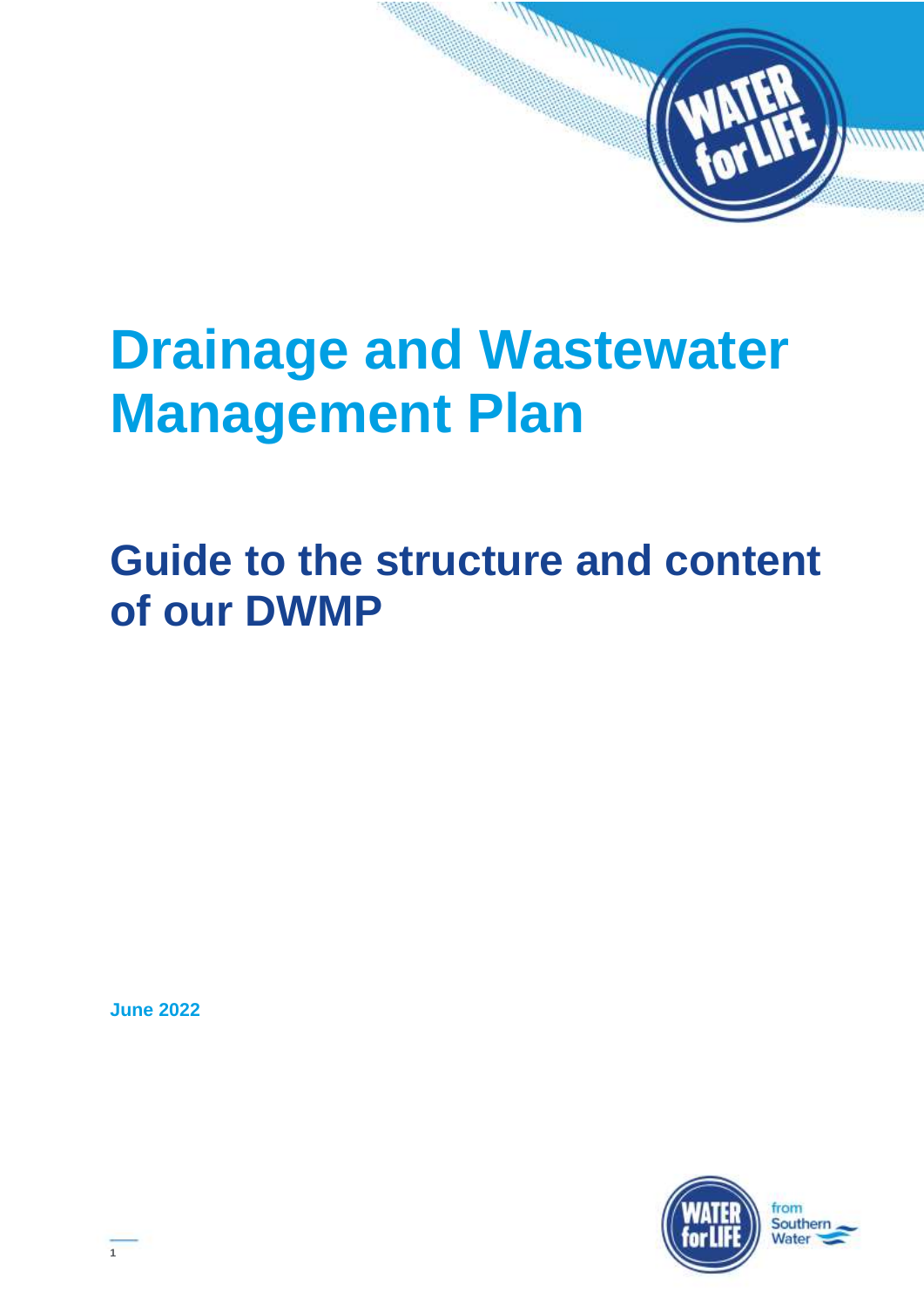# **Introduction**

Our DWMP is our website: [www.southernwater.co.uk/dwmp](http://www.southernwater.co.uk/dwmp)

Long-term investment planning is an ongoing process so we have created a series of webpages on our company website to enable us to present and share our DWMP with partner organisations and customers. We want our DWMP to be open, accessible and transparent so that our customers and partners are clear about the how the risks associated with our drainage and wastewater systems may affect them. The website has all the materials and information developed as we produced our first DWMP.

Our DWMP webpages are the basis for our public consultation in Summer 2022. We want to share our plans for the future and hear from our customers about their concerns and priorities.

Our website has been updated as we have developed our DWMP and we will continue to use it as a platform for sharing information with customers and partners into the future.

This Guide is intended to explain the structure and content of our DWMP on the website.

### **The structure of our DWMP**

The DWMP national guidance 'Framework for the production of Drainage and Wastewater [Management Plans'](https://www.water.org.uk/wp-content/uploads/2021/10/DWMP_Framework_Report_Main_Report_September_2021.pdf) (Water UK, 2021) provides all water companies with a common structure and framework for developing their DWMPs. The guidance sets out the suggested steps, processes and management structures to develop an effective plan for the current and future management of our drainage and wastewater systems. Our DWMP is structured at three levels, outlined in more detail below.

#### *Level 1 Regional Planning*

Our draft [Level 1 DWMP](https://www.southernwater.co.uk/media/6986/draft-drainage-and-wastewater-management-plan.pdf) sets out our approach for how we will manage our drainage and wastewater services into the future, as well as our needs-led long term investment plans that will secure the outcomes and resilience expected by our customers and the environment.

#### *Level 2 River Basin Catchment Planning*

We have 11 River Basin Catchments (RBCs) within our region. The sub-section for each RBC on our website forms the Level 2 DWMP – see *River Basin Catchment Information* further below in this Guide.

Our RBCs are fully aligned with the River Basin District catchments defined in the river basin management planning legislation, and also used for Flood Risk Management Planning. RBCs therefore form ideal existing planning districts for collaborative partnership working and the cocreation of solutions to meet the future challenges to drainage and wastewater management.

#### *Level 3 – Wastewater System Planning*

We have 381 separate wastewater systems in our region. Each system covers a specific local geographical area within each of the river basin district catchments. Ultimately we will have an

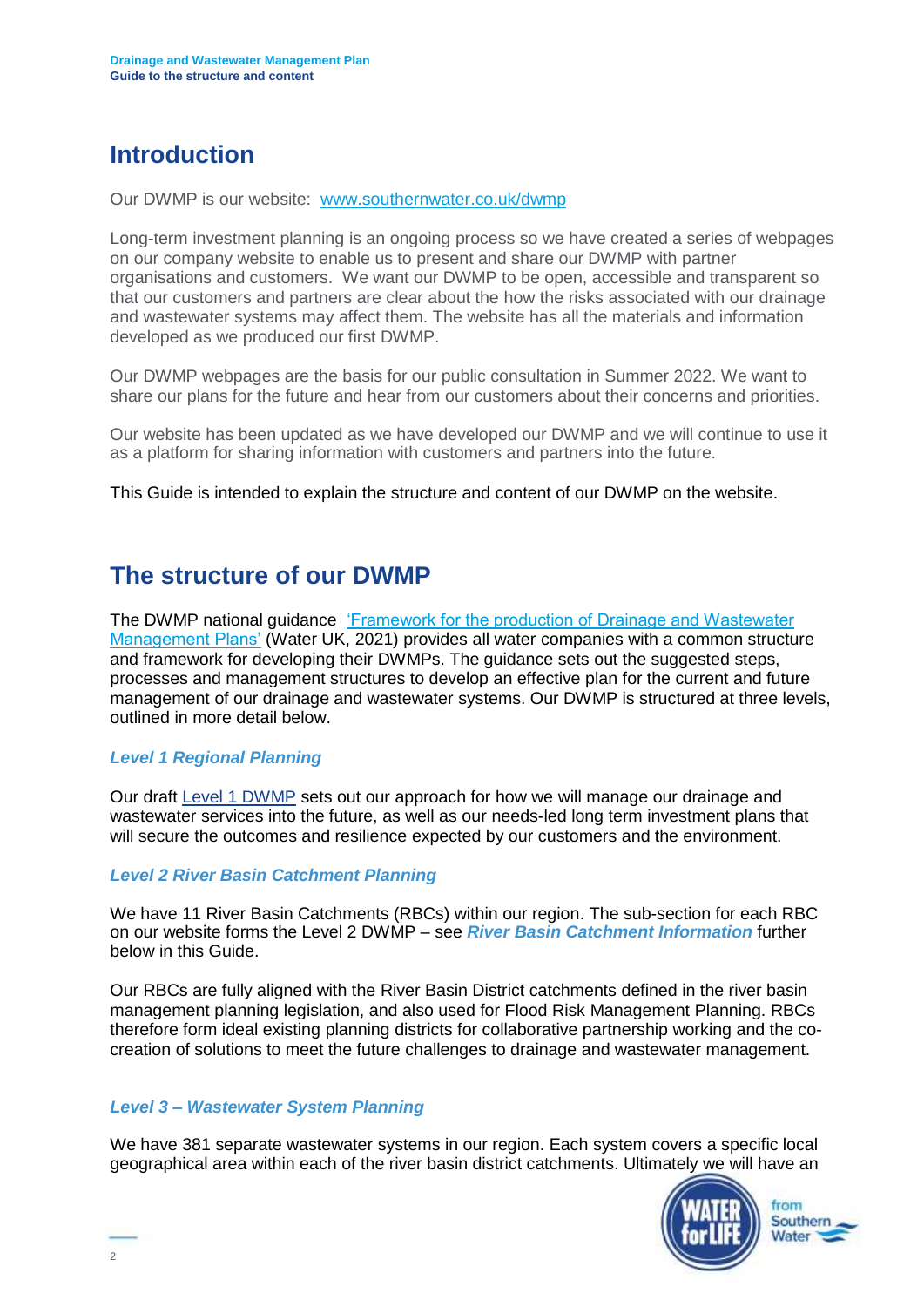individual Level 3 DWMP for all our wastewater systems. In this, our first DWMP, we have we focused efforts to develop Level 3 DWMPs for our 61 highest risk wastewater systems that cover 78% of our customers.

Level 3 DWMPs investigate specific current or future local operational problems or issues to identify local solutions that align with the broader policies for the regional Level 1 plan and the strategic issues considered in the Level 2 planning.

The table below sets out the number of wastewater systems with a level 3 DWMP in each RBC (see *River Basin Catchment Information* further below in this Guide for more details).

| <b>RBC</b>                          | <b>Number of systems</b> |
|-------------------------------------|--------------------------|
| <b>Adur and Ouse</b>                | 4                        |
| <b>Arun and Western Streams</b>     | 10                       |
| <b>Cuckmere and Pevensey Levels</b> | $\boldsymbol{4}$         |
| <b>East Hampshire</b>               | $\overline{2}$           |
| <b>Isle of Wight</b>                | 1                        |
| <b>Medway</b>                       | 9                        |
| <b>New Forest</b>                   | 5                        |
| <b>North Kent</b>                   | 3                        |
| <b>Rother</b>                       | $\overline{2}$           |
| <b>Stour</b>                        | 9                        |
| <b>Test and Itchen</b>              | 12                       |

## **Content on our website**

#### *Website landing page*

There are three core areas on the main website landing page:

- 1. The main central area has an introduction and welcome to our DWMP. There are three main links where you can find:
	- a. this guide to the structure and content of our DWMP
	- b. the [Draft Regional DWMP and five supporting documents](https://www.southernwater.co.uk/dwmp/our-regional-dwmp)
	- c. the link to [respond to our consultation](https://www.southernwater.co.uk/dwmp/have-your-say)

There is also a map and some key facts about our wastewater systems across our region

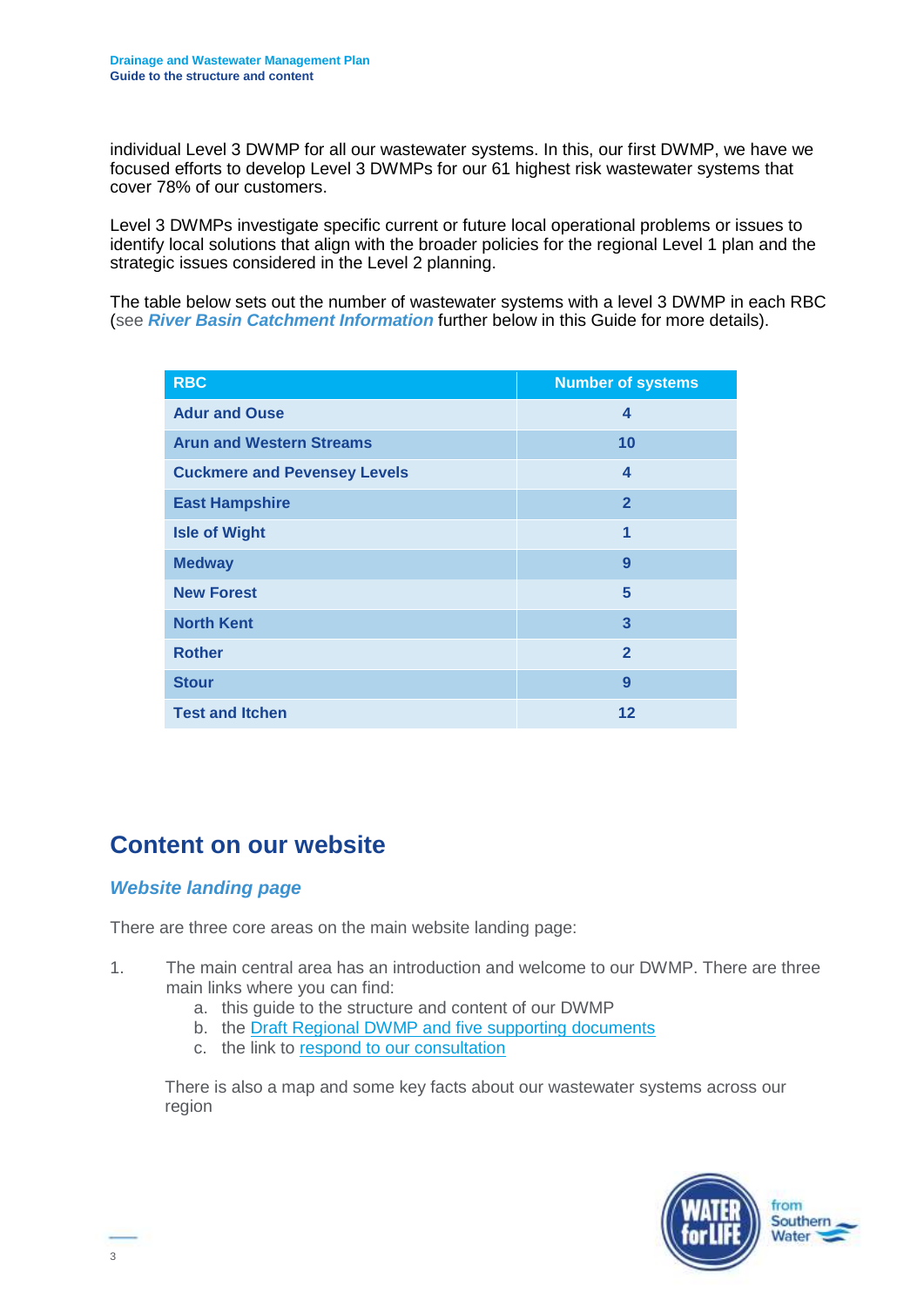- 2. At the top right hand side of the website landing page there are links to information and materials that explain technical aspects of the DWMP – see below *Right hand links* for more details.
- 3. Further down the website landing page there are 12 subsections:
	- $\circ$  The top, [left hand box](https://www.southernwater.co.uk/dwmp/our-regional-dwmp) is where you can find our draft Drainage and Wastewater Management Plan, five supporting Investment Plan documents and a short, plain English summary of our Plan.
	- $\circ$  The remaining 11 boxes, one for each River Basin Catchment (RBC) in our operating area, hold all the information about the wastewater systems within the river basin. This includes what the challenges are, our proposed solutions and what our investment plans are to address the challenges. See *River Basin Catchment Information***, below**.

#### *Right hand links*

There are 12 links on the top right hand side of the website landing page which contain all our supporting information. These links explain how we have developed the DWMP, how we have interpreted the national guidance and describe the methods we've used to develop technical aspects. These are:

- 1. What are DWMP's: background information about what DWMPs are: <https://www.southernwater.co.uk/dwmp/what-are-dwmps>
- 2. Developing our DWMPs: the processes and steps we've followed to develop the DWMP: <https://www.southernwater.co.uk/dwmp/developing-our-dwmps>
- 3. Who we are working with: the partner organisations we are working with and how this has influenced our plan:<https://www.southernwater.co.uk/dwmp/who-we-re-working-with>
	- $\circ$  This page also contains our Register of Stakeholder Comments which sets out what you have told us since we began developing the DWMP at both a strategic level and about the individual RBCs, and how we have taken this into account.
- 4. Why develop DWMPs: why we are preparing our DWMP: <https://www.southernwater.co.uk/dwmp/why-develop-dwmps>
- 5. Risk Based Catchment Screening: the criteria for the initial screening of wastewater systems: <https://www.southernwater.co.uk/dwmp/risk-based-catchment-screening>
- 6. Planning Objectives: how and why we developed our Planning Objectives: <https://www.southernwater.co.uk/dwmp/planning-objectives>

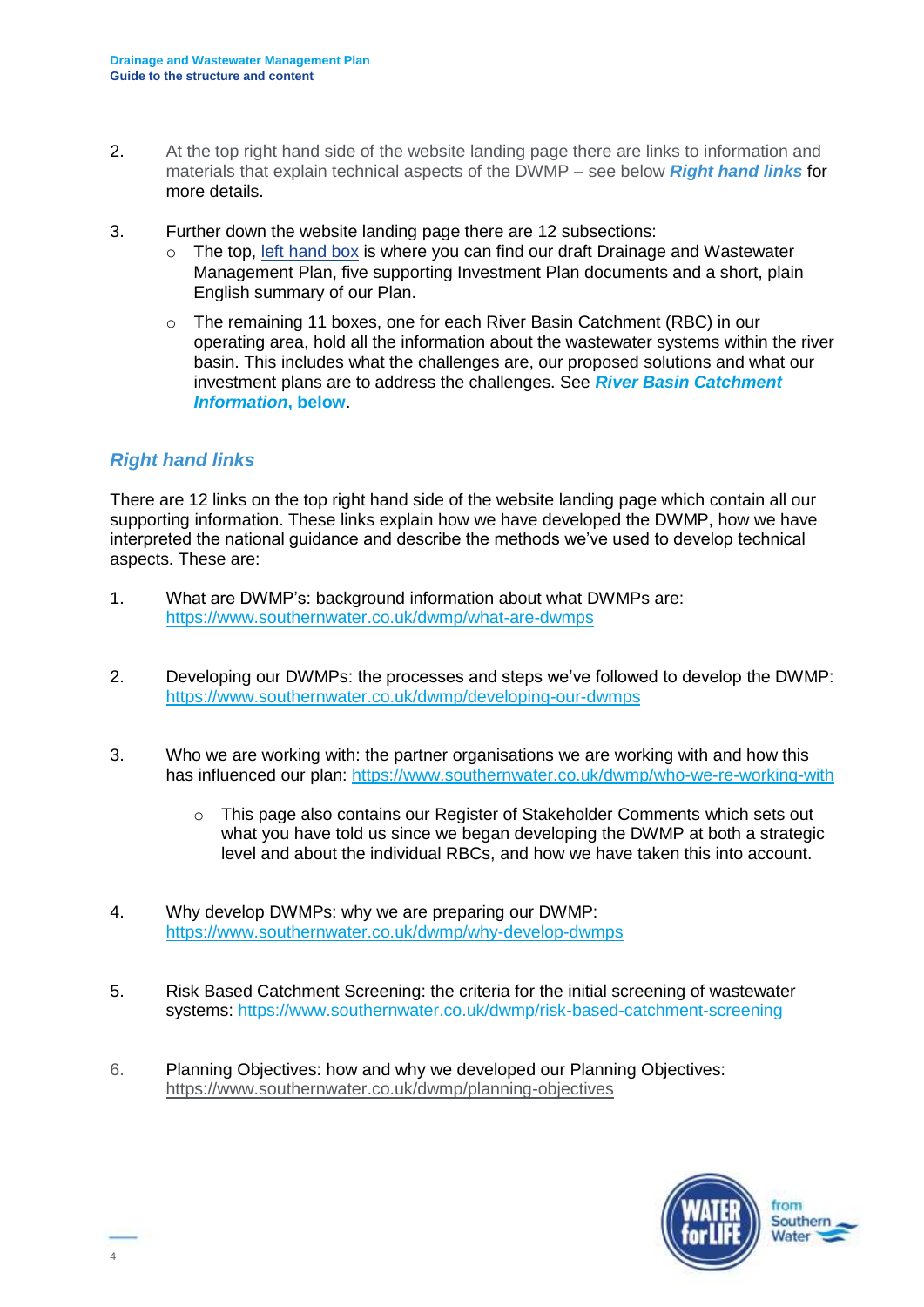- 7. Baseline Risk and Vulnerability Assessment: the development of our risk assessments: <https://www.southernwater.co.uk/dwmp/baseline-risk-and-vulnerability-assessment>
	- o The methodologies used to develop the Baseline Risk and Vulnerability Assessments for all 14 Planning Objectives are listed separately. The links to each of these are provided in the table below.

| <b>DWMP methodology</b>                              | <b>Web links</b>                                                                                  |  |
|------------------------------------------------------|---------------------------------------------------------------------------------------------------|--|
| <b>Bespoke Planning Objectives</b>                   |                                                                                                   |  |
| Internal sewer flooding risk                         | https://www.southernwater.co.uk/media/4544/brava-<br>methdology_internal-flooding.pdf             |  |
| <b>Pollution risk</b>                                | https://www.southernwater.co.uk/media/4553/brava-<br>methodology_pollution-risk.pdf               |  |
| Sewer collapse risk                                  | https://www.southernwater.co.uk/media/4548/brava-<br>methodology_sewer-collapse.pdf               |  |
| Sewer flooding in a 1 in 50 year<br>storm event      | https://www.southernwater.co.uk/media/4545/brava-<br>methodology 50yr-flooding.pdf                |  |
| Storm overflow performance                           | https://www.southernwater.co.uk/media/4549/brava-<br>methodology_storm-overflows.pdf              |  |
| <b>Risk of WTW Compliance</b><br>(Quality)           | https://www.southernwater.co.uk/media/4593/brava-<br>methodology_wtw-water-quality-compliance.pdf |  |
| <b>Bespoke Planning Objectives</b>                   |                                                                                                   |  |
| Annualised flood risk (hydraulic<br>overload)        | https://www.southernwater.co.uk/media/4555/brava-<br>methodology annualised-flood-risk.pdf        |  |
| <b>WTW Dry Weather Flow (DWF)</b><br>compliance      | https://www.southernwater.co.uk/media/4550/brava-<br>methodology_wtw-dwf-compliance.pdf           |  |
| <b>Partner proposed Planning Objectives</b>          |                                                                                                   |  |
| <b>Achieve Good Ecological Status</b><br>/ Potential | https://www.southernwater.co.uk/media/4552/brava-<br>methodology_good-ecological-status.pdf       |  |
| Improve surface water<br>management                  | https://www.southernwater.co.uk/media/4542/brava-<br>methodology_surface-water-management.pdf     |  |
| <b>Secure Nutrient Neutrality</b>                    | https://www.southernwater.co.uk/media/4551/brava-<br>methdology_nutrient-neutrality.pdf           |  |
| Reduce groundwater pollution                         | https://www.southernwater.co.uk/media/4547/brava-<br>methodology_groundwater-pollution.pdf        |  |
| Improve Bathing Water quality                        | https://www.southernwater.co.uk/media/4546/brava-<br>methodology_bathing-waters.pdf               |  |
| <b>Protect Shellfish Waters</b>                      | https://www.southernwater.co.uk/media/4556/brava-<br>methodology shellfish-waters.pdf             |  |

8. Regional BRAVA risk maps: Our regional BRAVA risk maps <https://www.southernwater.co.uk/dwmp/regional-brava-risk-maps>

Individual regional risk maps for each of the 14 Planning Objectives are listed below.

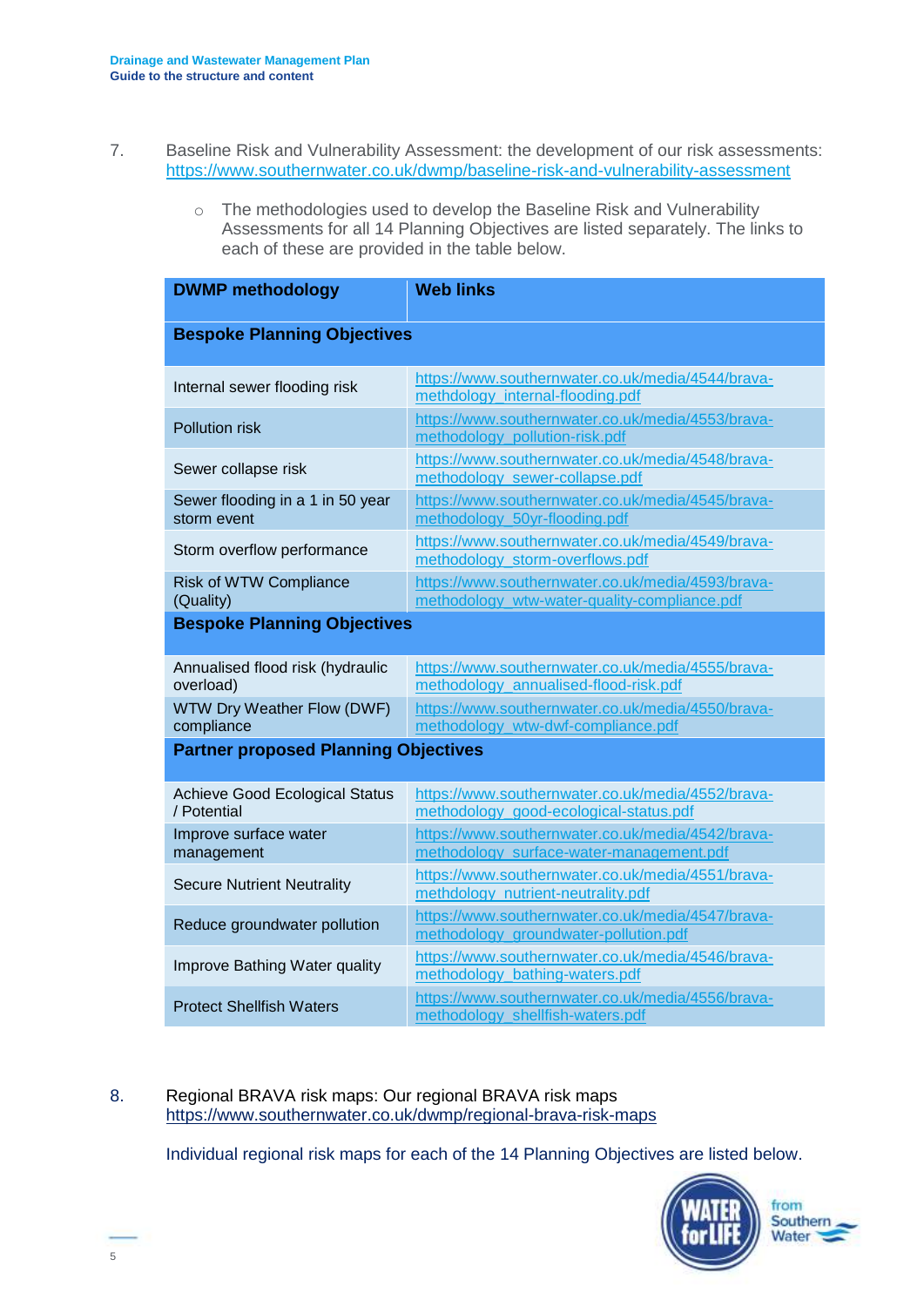| <b>DWMP methodology</b>                              | <b>Web links</b>                                                                             |  |
|------------------------------------------------------|----------------------------------------------------------------------------------------------|--|
| <b>Bespoke Planning Objectives</b>                   |                                                                                              |  |
| Internal sewer flooding risk                         | https://www.southernwater.co.uk/media/4563/po1-internal-<br>flooding-2020.pdf                |  |
| <b>Pollution risk</b>                                | https://www.southernwater.co.uk/media/4575/po2-<br>pollution-2020.pdf                        |  |
| Sewer collapse risk                                  | https://www.southernwater.co.uk/media/4564/po3-sewer-<br>collapse-2020.pdf                   |  |
| Sewer flooding in a 1 in 50 year<br>storm event      | https://www.southernwater.co.uk/media/4573/po4-sewer-<br>flooding-in-a-1in-50-storm-2020.pdf |  |
| Storm overflow performance                           | https://www.southernwater.co.uk/media/4565/po5-storm-<br>overflow-2020 update.pdf            |  |
| <b>Risk of WTW Compliance</b><br>(Quality)           | https://www.southernwater.co.uk/media/4566/po6-wtw-<br>compliance-failure-2020.pdf           |  |
| <b>Bespoke Planning Objectives</b>                   |                                                                                              |  |
| Annualised flood risk (hydraulic<br>overload)        | https://www.southernwater.co.uk/media/4567/po7-<br>hydraulic-overload-2020.pdf               |  |
| <b>WTW Dry Weather Flow (DWF)</b><br>compliance      | https://www.southernwater.co.uk/media/4568/po8-dwf-<br>compliance-2020.pdf                   |  |
| <b>Partner proposed Planning Objectives</b>          |                                                                                              |  |
| <b>Achieve Good Ecological Status</b><br>/ Potential | https://www.southernwater.co.uk/media/4569/po9-good-<br>ecological-status-2020.pdf           |  |
| Improve surface water<br>management                  | https://www.southernwater.co.uk/media/4576/po10-<br>surface-water-flooding-2020.pdf          |  |
| <b>Secure Nutrient Neutrality</b>                    | https://www.southernwater.co.uk/media/4570/po11-<br>nutrient-neutrality-2020.pdf             |  |
| Reduce groundwater pollution                         | https://www.southernwater.co.uk/media/4574/po12-<br>groundwater-pollution-2020.pdf           |  |
| Improve Bathing Water quality                        | https://www.southernwater.co.uk/media/4571/po13-<br>bathing-water-2020.pdf                   |  |
| <b>Protect Shellfish Waters</b>                      | https://www.southernwater.co.uk/media/4572/po14-<br>shellfish-water-2020.pdf                 |  |

- 9. Technical Summaries: there are nine technical summaries setting out how we have approached particular processes. [https://www.southernwater.co.uk/dwmp/technical-summaries.](https://www.southernwater.co.uk/dwmp/technical-summaries)
	- o Specific technical summaries are listed below.

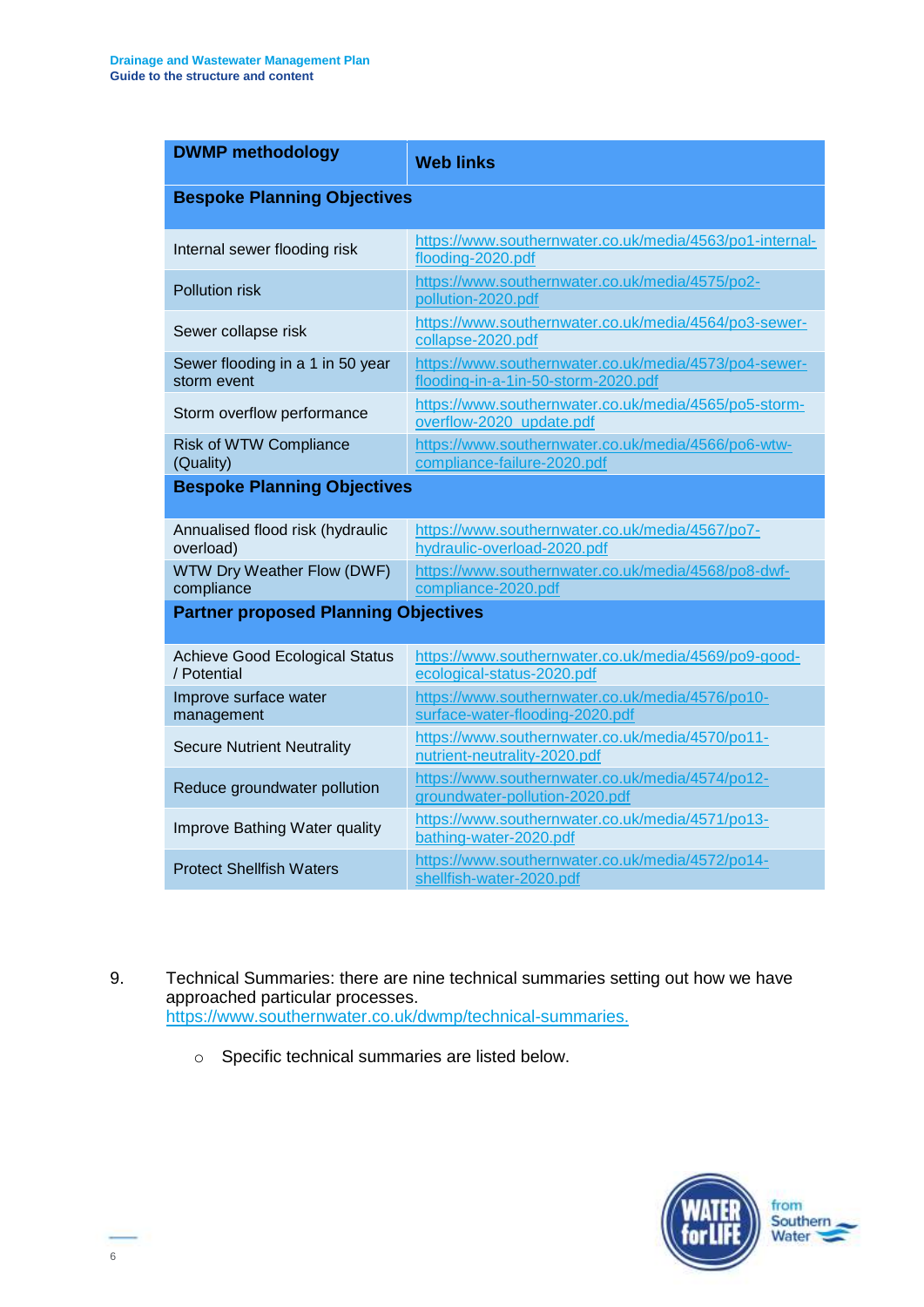| <b>DWMP Technical</b><br><b>Summary</b>                                                 | <b>Web links</b>                                                                                  |
|-----------------------------------------------------------------------------------------|---------------------------------------------------------------------------------------------------|
| Our approach to uncertainty                                                             | https://www.southernwater.co.uk/media/6939/technical-<br>summary-on-approaches-to-uncertainty.pdf |
| Our approach to modelling                                                               | https://www.southernwater.co.uk/media/4980/technic<br>al-summary-modelling-final.pdf              |
| <b>Scenario Planning</b>                                                                | https://www.southernwater.co.uk/media/6951/tec<br>hnical-summary-on-scenario-planning.pdf         |
| How we factored in climate<br>change                                                    | https://www.southernwater.co.uk/media/5256/technic<br>al-summary-climate-change-final.pdf         |
| How we have considered<br>growth and urban creep                                        | https://www.southernwater.co.uk/media/5257/technic<br>al-summary-growth-and-creep-final.pdf       |
| How we selected the<br>wastewater systems for full<br>development in the first<br>cycle | https://www.southernwater.co.uk/media/4983/technic<br>al-summary-catchment-selection-final.pdf    |
| Our approach to the<br><b>Problem Characterisation</b>                                  | https://www.southernwater.co.uk/media/4981/technic<br>al-summary-pc-final.pdf                     |
| Our approach to the<br><b>Options Development and</b><br>Appraisal:                     | https://www.southernwater.co.uk/media/4984/technic<br>al-summary-oda-final.pdf                    |
| How we completed the<br>Programme Appraisal                                             | https://www.southernwater.co.uk/media/6940/technical-<br>summary-on-programme-appraisal.pdf       |

- 10. DWMP Glossary: A glossary explaining our terminology and acronyms: <https://www.southernwater.co.uk/dwmp/dwmp-glossary>
- 11. Strategic Environment Assessment: Our draft Environmental Report and appendices: This section also contains the SEA scoping report and appendices that were used to develop our draft Environmental Report. <https://www.southernwater.co.uk/dwmp/strategic-environmental-assessment>
- 12. Our 'Have your say': Our consultations. This links to this current public consultation (June – September 2022) on our Draft DWMP and the report on our initial stakeholder consultation undertaken in September – October 2021.: <https://www.southernwater.co.uk/dwmp/have-your-say>

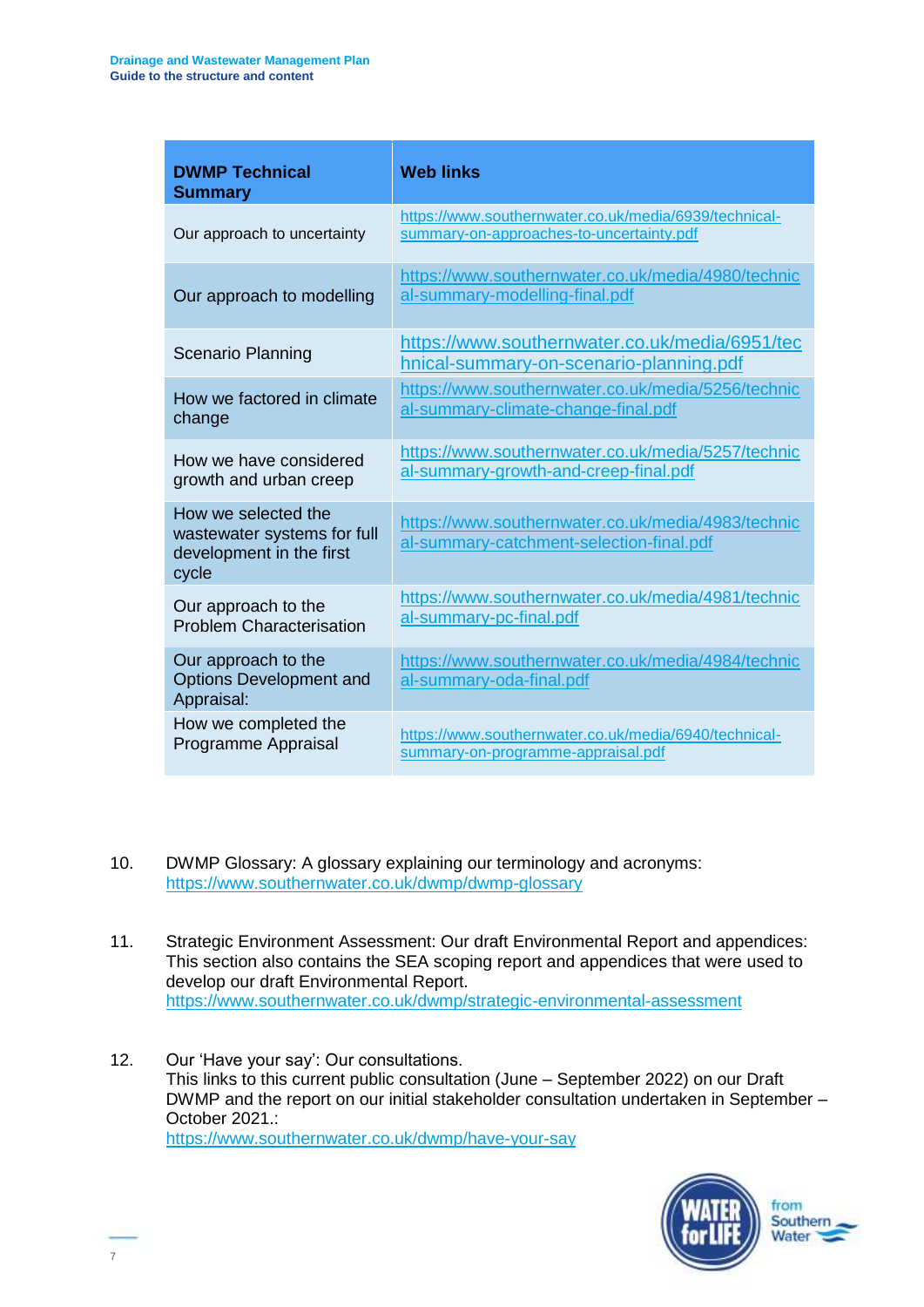#### *River Basin Catchment Information*

This is where most of the materials and information that present the outputs of our work in developing the DWMP are located. Each RBC has exactly the same structure but the information within each RBC section is relevant to that specific RBC. Details of the investment needs identified for each Level 3 wastewater system that were the focus for the first cycle of the DWMP are found within the relevant RBC section.

The links to each RBC are provided in the table below.

| <b>River Basin Catchment</b>        | <b>Web links</b>                                                                |
|-------------------------------------|---------------------------------------------------------------------------------|
| Adur and Ouse                       | https://www.southernwater.co.uk/dwmp/adur-and-ouse-<br>catchment                |
| <b>Arun and Western Streams</b>     | https://www.southernwater.co.uk/dwmp/arun-and-western-<br>streams-catchment     |
| <b>Cuckmere and Pevensey Levels</b> | https://www.southernwater.co.uk/dwmp/cuckmere-and-<br>pevensey-levels-catchment |
| <b>East Hampshire</b>               | https://www.southernwater.co.uk/dwmp/east-hampshire-<br>catchment               |
| Isle of Wight                       | https://www.southernwater.co.uk/dwmp/isle-of-wight-<br>catchment                |
| Medway                              | https://www.southernwater.co.uk/dwmp/medway-<br>catchment                       |
| <b>New Forest</b>                   | https://www.southernwater.co.uk/dwmp/new-forest-<br>catchment                   |
| <b>North Kent</b>                   | https://www.southernwater.co.uk/dwmp/north-kent-<br>catchment                   |
| Rother                              | https://www.southernwater.co.uk/dwmp/rother-catchment                           |
| Stour                               | https://www.southernwater.co.uk/dwmp/stour-catchment                            |
| Test and Itchen                     | https://www.southernwater.co.uk/dwmp/test-and-itchen-<br>catchment              |

#### **The structure and content of each RBC sub-section**

There are 8 sections in each RBC subsection. The structure and content of these are as follows:

#### **1. Strategic Context**

We set out the strategic context for each RBC with key features of the area including its waterbodies, environmentally designated and important wildlife areas, the major urban settlements and land uses, the extent of our wastewater infrastructure in each RBC, and how these are performing.

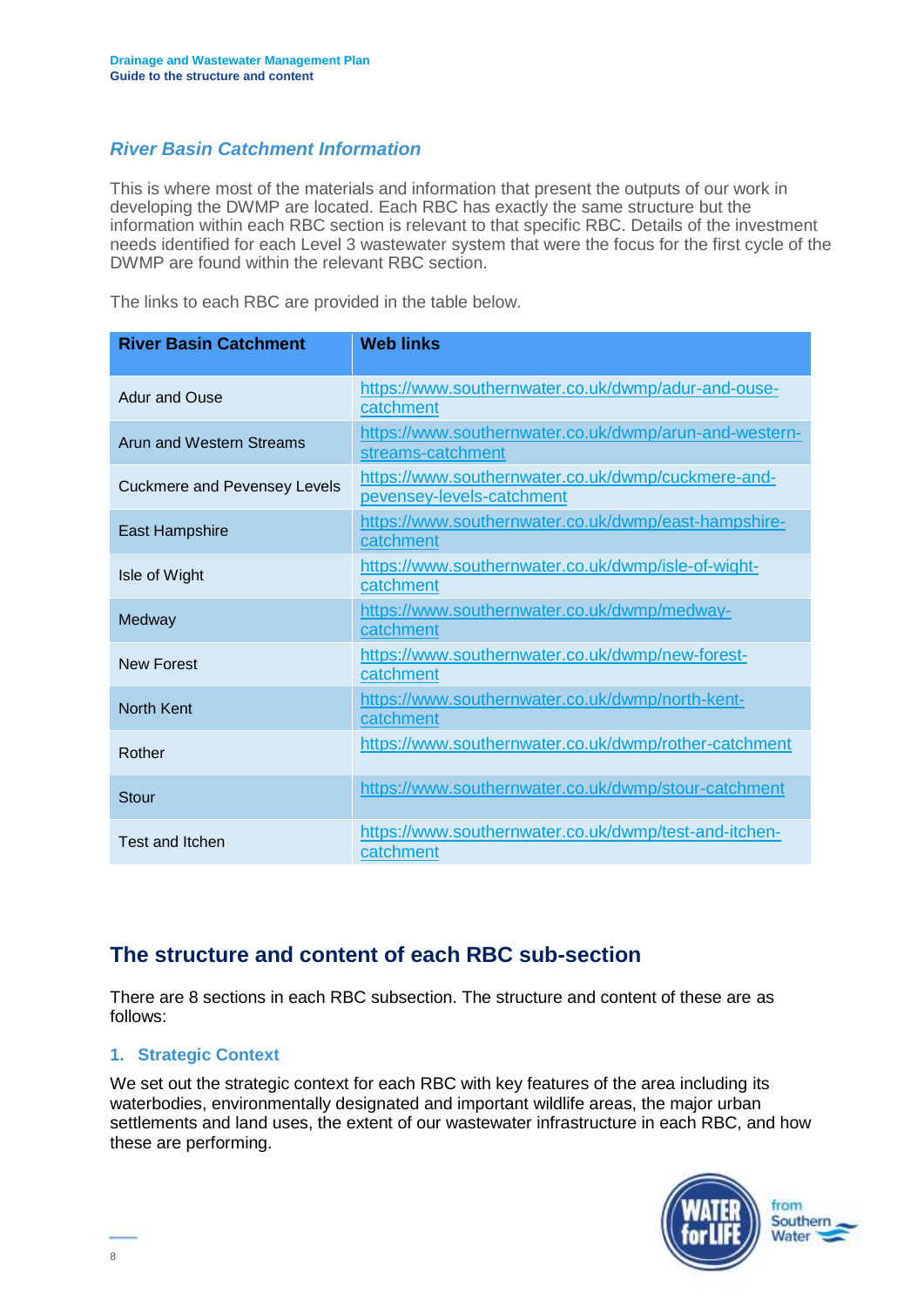#### **2. Working with others**

This sets out the full range of partner organisations we have worked with in the RBC and the dates and purpose of the meetings held. A full table of meetings and dates for the systems we completed in the RBC is available.

#### **3. Risk Based Catchment Screening**

Risk Based Catchment Screening (RBCS) is a high level, initial screening of the wastewater systems within the RBC to identify where there is a current risk or vulnerability to future changes, such as new residential development or changes in climate. It means that wastewater systems with no identified risks can be removed from the DWMP process and enables our effort to be focused the systems where there are identified risks.

#### **4. Baseline Risk and Vulnerability Assessment**

The Baseline Risk and Vulnerability Assessment (BRAVA) is an important step for the DWMP. It examines the performance of the wastewater systems for each of the 14 Planning Objectives and identifies the current the future risks that need to be addressed. The output of the BRAVA shows current risks and issues in each sewer catchment and how the risks may change in future, and when they may change.

#### **5. Problem Characterisation**

The Problem Characterisation (PC) uses the results from the BRAVA to explore the causes of risks and the primary drivers that are causing the risks. This page has links to individual maps of the wastewater systems and a narrative explaining the causes of the risks.

#### **6. Options Development and Appraisal**

The Options Development and Appraisal (ODA) identifies the options that will address the risks. It begins with a long list of generic options and narrows these down through a series of steps, taking into account issues such as location, technology and the environmental impact into account until only the possible options remain. Costs are assigned and assessed to identify which provides the best overall value in terms of the benefits to customers, communities and the environment. This then becomes the preferred option. This page has links to the investment needs for each wastewater system studied in the BRAVA and PC stages and maps showing where the proposed solutions would be implemented.

#### **7. Programme Appraisal**

Undertaken at an RBC level, the Programme Appraisal brings all the investment needs identified during the ODA stage together into a single investment programme for each river basin catchment and extrapolates them to quantify the scale of the overall investment needs for the entire RBC. It means the range of investments needed to meet our Planning Objectives and address the risks identified for the short, medium and long-term are aggregated to provide an overview of the needs and the costs.

**It is important to note that the options and investment needs are not committed funding but an identification of the needs for funding. We will include these options in our future**